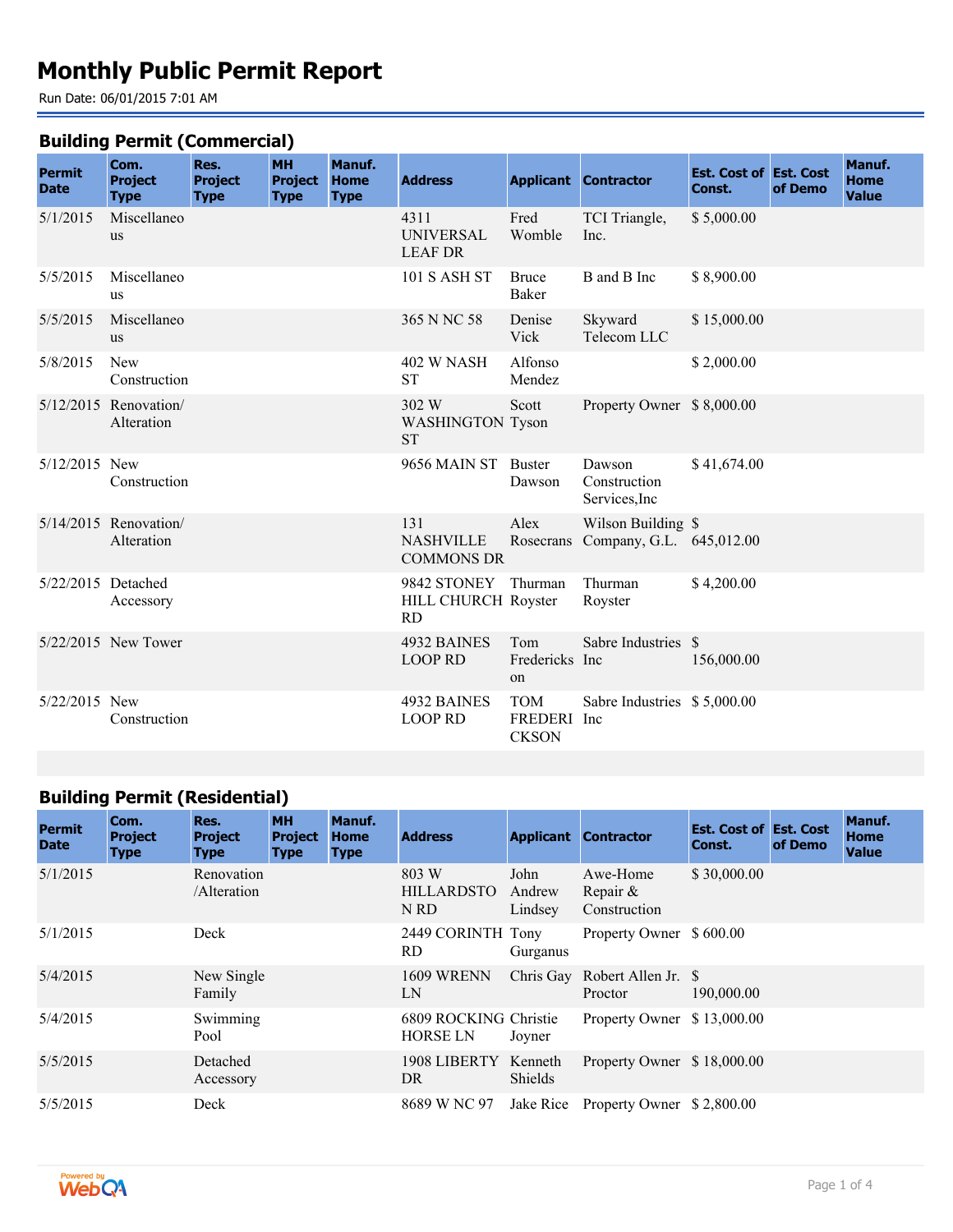## **Building Permit (Residential)**

| <b>Permit</b><br><b>Date</b> | Com.<br><b>Project</b><br><b>Type</b> | Res.<br><b>Project</b><br><b>Type</b> | <b>MH</b><br><b>Project</b><br><b>Type</b> | Manuf.<br><b>Home</b><br><b>Type</b> | <b>Address</b>                               |                                      | <b>Applicant Contractor</b>                        | <b>Est. Cost of Est. Cost</b><br>Const. | of Demo | Manuf.<br><b>Home</b><br><b>Value</b> |
|------------------------------|---------------------------------------|---------------------------------------|--------------------------------------------|--------------------------------------|----------------------------------------------|--------------------------------------|----------------------------------------------------|-----------------------------------------|---------|---------------------------------------|
| 5/5/2015                     |                                       | Detached<br>Accessory                 |                                            |                                      | 3344<br><b>BUFFALOE</b><br><b>RIDGE CT</b>   | <b>ERIC</b><br><b>PITT</b>           | Property Owner \$20,000.00                         |                                         |         |                                       |
| 5/5/2015                     |                                       | Deck                                  |                                            |                                      | 329 CREE DR                                  | Overby                               | Kenton B. Property Owner \$900.00                  |                                         |         |                                       |
| 5/7/2015                     |                                       | Renovation<br>/Alteration             |                                            |                                      | 497 N OLD<br>FRANKLIN RD Bridgers            | <b>Stewart</b>                       | Bridgers Stewart \$7,000.00                        |                                         |         |                                       |
| 5/7/2015                     |                                       | Renovation<br>/Alteration             |                                            |                                      | <b>10669 SEVEN</b><br>PATH RD                | <b>MILLS</b>                         | <b>ERADER</b> Erader Mills                         | \$65,000.00                             |         |                                       |
| 5/8/2015                     |                                       | Detached<br>Accessory                 |                                            |                                      | <b>3141 S EAGLE</b><br><b>RIDGE DR</b>       | Bobby<br>Connie                      | <b>Bobby Milton</b><br>Connie Sr                   | \$15,000.00                             |         |                                       |
| 5/8/2015                     |                                       | New Single<br>Family                  |                                            |                                      | 5860<br><b>VANNDALE</b><br><b>RD</b>         | James<br><b>Batts</b>                | Regional<br>Waterproofing<br>Company               | \$15,497.00                             |         |                                       |
| 5/11/2015                    |                                       | Deck                                  |                                            |                                      | 8280 WEBBS<br>MILL RD                        | Frank W.<br><b>Brown</b>             | Franks Home<br>Place                               | \$36,700.00                             |         |                                       |
| 5/12/2015                    |                                       | Detached<br>Accessory                 |                                            |                                      | 11061<br><b>EDWARDS RD Mills</b>             | Timmy                                | Property Owner \$25,000.00                         |                                         |         |                                       |
| 5/13/2015                    |                                       | New Single<br>Family                  |                                            |                                      | 2944 SPRING<br>TIME CT                       | <b>JEFF</b><br><b>BENSON</b>         | Kingsmill<br>Construction<br>Inc.                  | \$<br>120,000.00                        |         |                                       |
| 5/14/2015                    |                                       | Renovation<br>/Alteration             |                                            |                                      | 854 SWAN RD                                  | Dean<br>Holland                      | Dean A. Holland \$20,000.00<br>Builders, Inc.      |                                         |         |                                       |
| 5/14/2015                    |                                       | Addition<br>(covered)                 |                                            |                                      | 2462 DERBY<br>DR                             | <b>CHARLE</b><br>S<br><b>MULLEN</b>  | Mullen &<br>Company, Inc.                          | \$7,500.00                              |         |                                       |
| 5/15/2015                    |                                       | New Single<br>Family                  |                                            |                                      | 5931 BEND OF Ben Hager Hager<br>THE RIVER RD |                                      | Construction &<br>Remodeling, inc                  | \$<br>345,000.00                        |         |                                       |
| 5/15/2015                    |                                       | Detached<br>Accessory                 |                                            |                                      | 5233<br>TUSCANY RD                           | Joe<br>Anthony                       | Four Seasons<br>Contractors,<br><b>LLC</b>         | \$10,000.00                             |         |                                       |
| 5/15/2015                    |                                       | Detached<br>Accessory                 |                                            |                                      | 4433<br><b>BRANTLEY</b><br>RD                | Leamon<br><b>Brantley</b>            | Property Owner \$20,707.00                         |                                         |         |                                       |
| 5/15/2015                    |                                       | Addition<br>(covered)                 |                                            |                                      | 974 TYSON<br><b>LOOP RD</b>                  | Tyson                                | Andy Lee Property Owner \$7,500.00                 |                                         |         |                                       |
| 5/15/2015                    |                                       | Detached<br>Accessory                 |                                            |                                      | 974 TYSON<br><b>LOOP RD</b>                  | Tyson                                | Andy Lee Property Owner \$1,000.00                 |                                         |         |                                       |
| 5/15/2015                    |                                       | New Single<br>Family                  |                                            |                                      | 13106<br><b>BRANTLEY</b><br><b>WOODS RD</b>  | J.<br><b>BREENT</b><br><b>CREECH</b> | <b>SIERRA</b><br><b>BUILDING</b><br><b>COMPANY</b> | \$<br>195,000.00                        |         |                                       |
| 5/15/2015                    |                                       | Addition<br>(covered)                 |                                            |                                      | 15249 NC 43                                  | Thurman<br>Royster                   | Thurman<br>Royster                                 | \$15,700.00                             |         |                                       |
| 5/15/2015                    |                                       | Detached<br>Accessory                 |                                            |                                      | 6500<br>ANNABELLA<br>RD                      | Joe<br>Anthony                       | Four Seasons<br>Contractors,<br>LLC                | \$7,000.00                              |         |                                       |

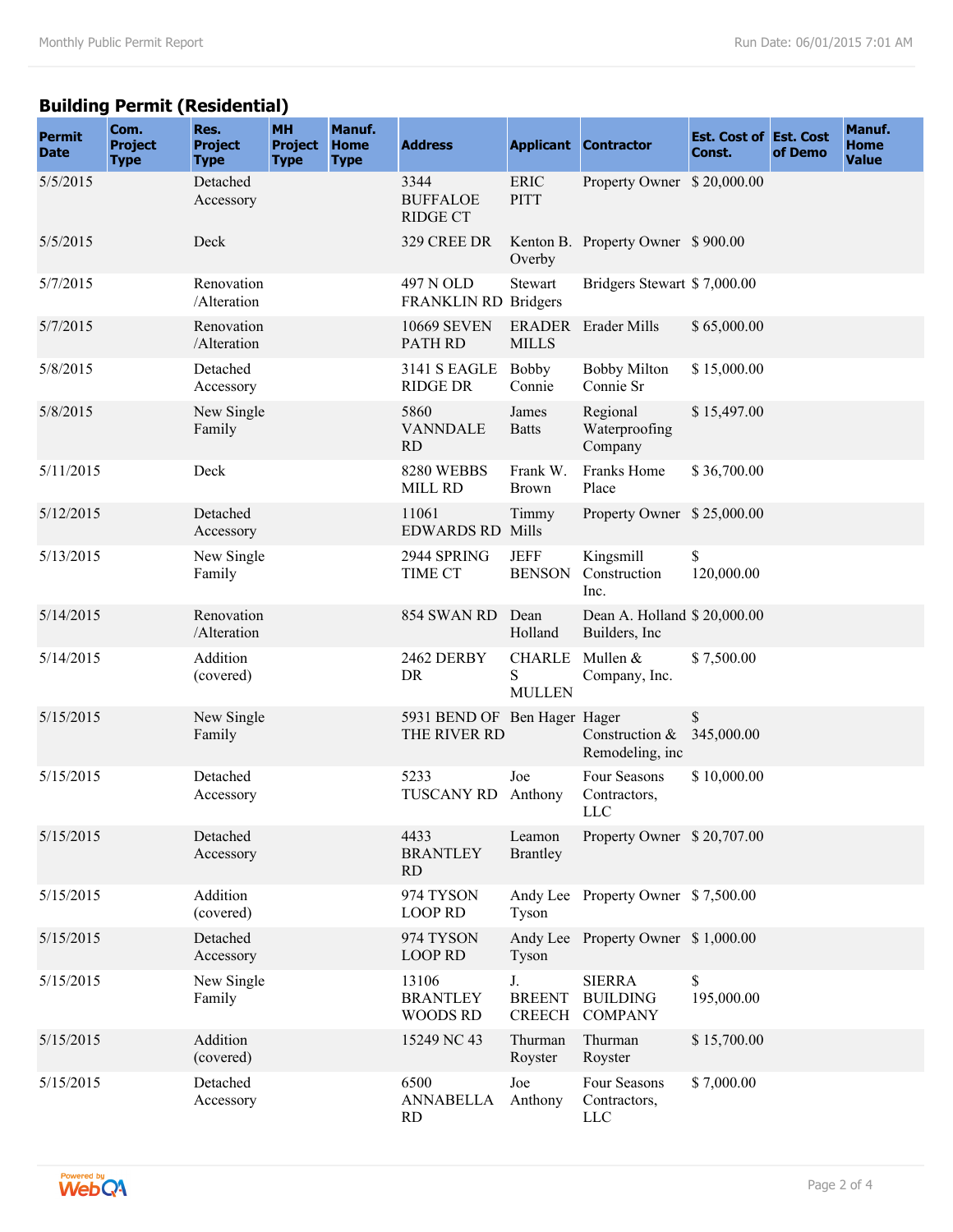## **Building Permit (Residential)**

| <b>Permit</b><br><b>Date</b> | Com.<br><b>Project</b><br><b>Type</b> | Res.<br><b>Project</b><br><b>Type</b> | <b>MH</b><br><b>Project</b><br><b>Type</b> | Manuf.<br>Home<br><b>Type</b> | <b>Address</b>                              |                                                    | <b>Applicant Contractor</b>                  | <b>Est. Cost of Est. Cost</b><br>Const. | of Demo | Manuf.<br><b>Home</b><br><b>Value</b> |
|------------------------------|---------------------------------------|---------------------------------------|--------------------------------------------|-------------------------------|---------------------------------------------|----------------------------------------------------|----------------------------------------------|-----------------------------------------|---------|---------------------------------------|
| 5/15/2015                    |                                       | Detached<br>Accessory                 |                                            |                               | 6500<br>ANNABELLA<br><b>RD</b>              | Joe<br>Anthony                                     | Four Seasons<br>Contractors,<br><b>LLC</b>   | \$25,000.00                             |         |                                       |
| 5/18/2015                    |                                       | New Single<br>Family                  |                                            |                               | 7886 CREECH<br><b>RD</b>                    | Kevin<br>Kirton                                    | KB Building $&$<br>Development<br><b>LLC</b> | \$<br>140,000.00                        |         |                                       |
| 5/18/2015                    |                                       | New Single<br>Family                  |                                            |                               | 4192<br><b>WINSTEAD</b><br><b>STORE RD</b>  | Ben Hager Hager                                    | Construction &<br>Remodeling, inc            | \$<br>195,000.00                        |         |                                       |
| 5/18/2015                    |                                       | New Single<br>Family                  |                                            |                               | 7862 CREECH<br><b>RD</b>                    | Kevin<br>Kirton                                    | KB Building &<br>Development<br>LLC          | \$<br>140,000.00                        |         |                                       |
| 5/18/2015                    |                                       | New Single<br>Family                  |                                            |                               | <b>5395 FIRE</b><br><b>TOWER RD</b>         | Joseph C.<br>Moore Jr                              | Joseph C. Moore \$<br>Jr                     | 375,000.00                              |         |                                       |
| 5/18/2015                    |                                       | Repair                                |                                            |                               | 3345 SPRING<br>MILL TRAIL<br><b>RD</b>      | <b>TRAVIS</b><br><b>CUTCHIN USA Inc</b>            | Mobileville                                  | \$26,856.00                             |         |                                       |
| 5/19/2015                    |                                       | New Single<br>Family                  |                                            |                               | 7695<br><b>PREACHER</b><br><b>JOYNER RD</b> | Clarence<br>Powell                                 | Powell, Inc, CH \$60,000.00                  |                                         |         |                                       |
| 5/20/2015                    |                                       | Moving<br><b>Building</b>             |                                            |                               | 14848 NC 43                                 | Chelisa<br>Smith                                   | Property Owner \$4,200.00                    |                                         |         |                                       |
| 5/20/2015                    |                                       | Addition<br>(covered)                 |                                            |                               | 3930 RIVIERA<br>DR                          | Frankie<br>Rice                                    | Rice<br>Construction,<br>Inc., $G.F.$        | \$60,000.00                             |         |                                       |
| 5/20/2015                    |                                       | Detached<br>Accessory                 |                                            |                               | <b>5981 RACE</b><br><b>TRACK RD</b>         | William<br>Henry                                   | Property Owner \$2,200.00                    |                                         |         |                                       |
| 5/21/2015                    |                                       | Addition<br>(covered)                 |                                            |                               | 3484<br><b>BUFFALOE</b><br><b>RIDGE CT</b>  | John<br>Newcomb<br>e                               | Four Seasons<br>Contractors,<br><b>LLC</b>   | \$30,000.00                             |         |                                       |
| 5/21/2015                    |                                       | Renovation<br>/Alteration             |                                            |                               | 14403<br><b>BELLAMY</b><br>MILL RD          | Gail<br>Meadows                                    | Smiles Cleaning, \$53,000.00<br><b>LLC</b>   |                                         |         |                                       |
| 5/27/2015                    |                                       | Detached<br>Accessory                 |                                            |                               | <b>6525 FIRE</b><br><b>TOWER RD</b>         | Eddie<br>Creech                                    | Property Owner \$5,000.00                    |                                         |         |                                       |
| 5/27/2015                    |                                       | New Single<br>Family                  |                                            |                               | 6742<br><b>ANNABELLA</b><br><b>RD</b>       | Joe<br>Anthony                                     | Four Seasons<br>Contractors,<br><b>LLC</b>   | \$<br>180,000.00                        |         |                                       |
| 5/28/2015                    |                                       | New Single<br>Family                  |                                            |                               | 2000 CREEK<br><b>RD</b>                     | <b>GARY</b><br><b>MICHAE</b><br>L<br><b>BRANTL</b> | Property Owner \$ 64,000.00                  |                                         |         |                                       |
| 5/29/2015                    |                                       | Repair                                |                                            |                               | 307 N PINE ST                               | <b>TINA</b><br><b>HARRIS</b>                       | Property Owner \$8,000.00                    |                                         |         |                                       |

#### **Demolition**